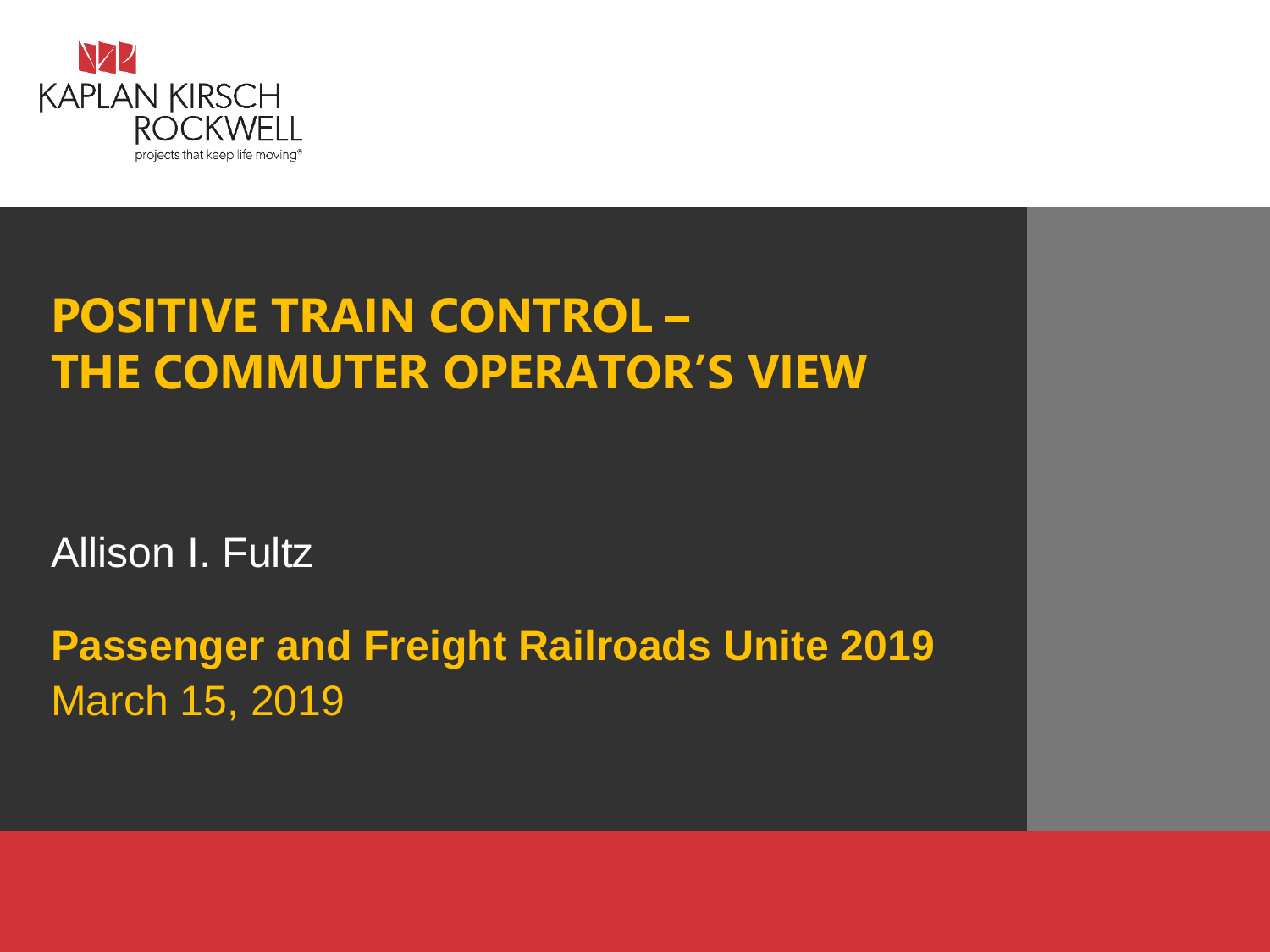## **Introduction**

Positive Train Control Enforcement and Implementation Act of 2015 – amended 49 U.S.C. 20157

- **Extended implementation deadline to Dec. 31, 2018**
- **EXTE** Alternative schedule deadline Dec. 31, 2020 if sufficient completion of implementation in place by end of 2018

ALL FREIGHT AND PASSENGER RAILROADS REQUIRED TO INSTALL PTC HAVE MET 2018 DEADLINE OR QUALIFIED FOR ALTERNATE SCHEDULE

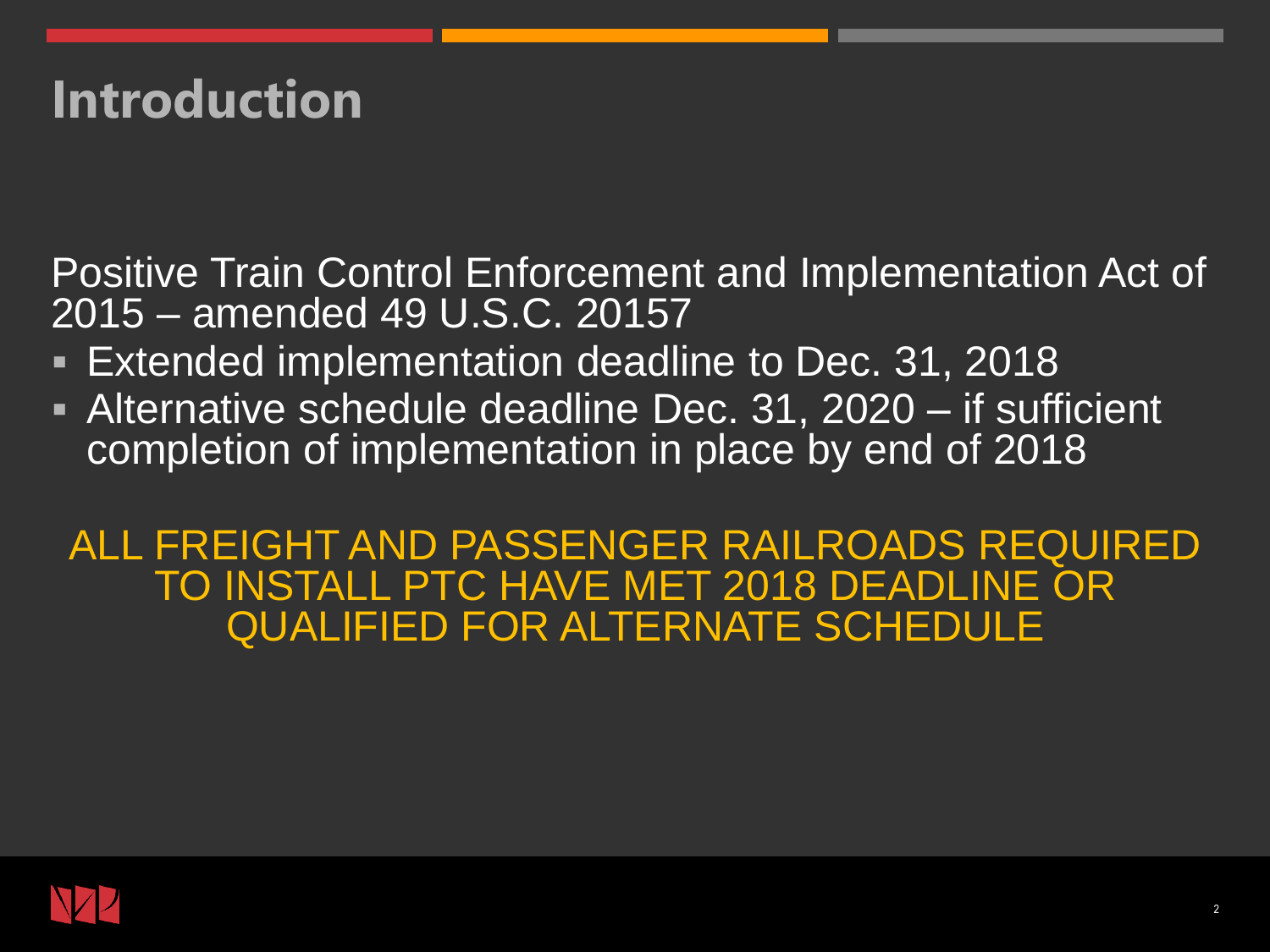### **Implementation**

Challenges:

Novel procurement issues:

No off-the-shelf technology – hardware or software

Acquisition of radio spectrum in limited band

Cost – unfunded mandate

Coordination among railroads – at least one

freight RR, and usually also Amtrak



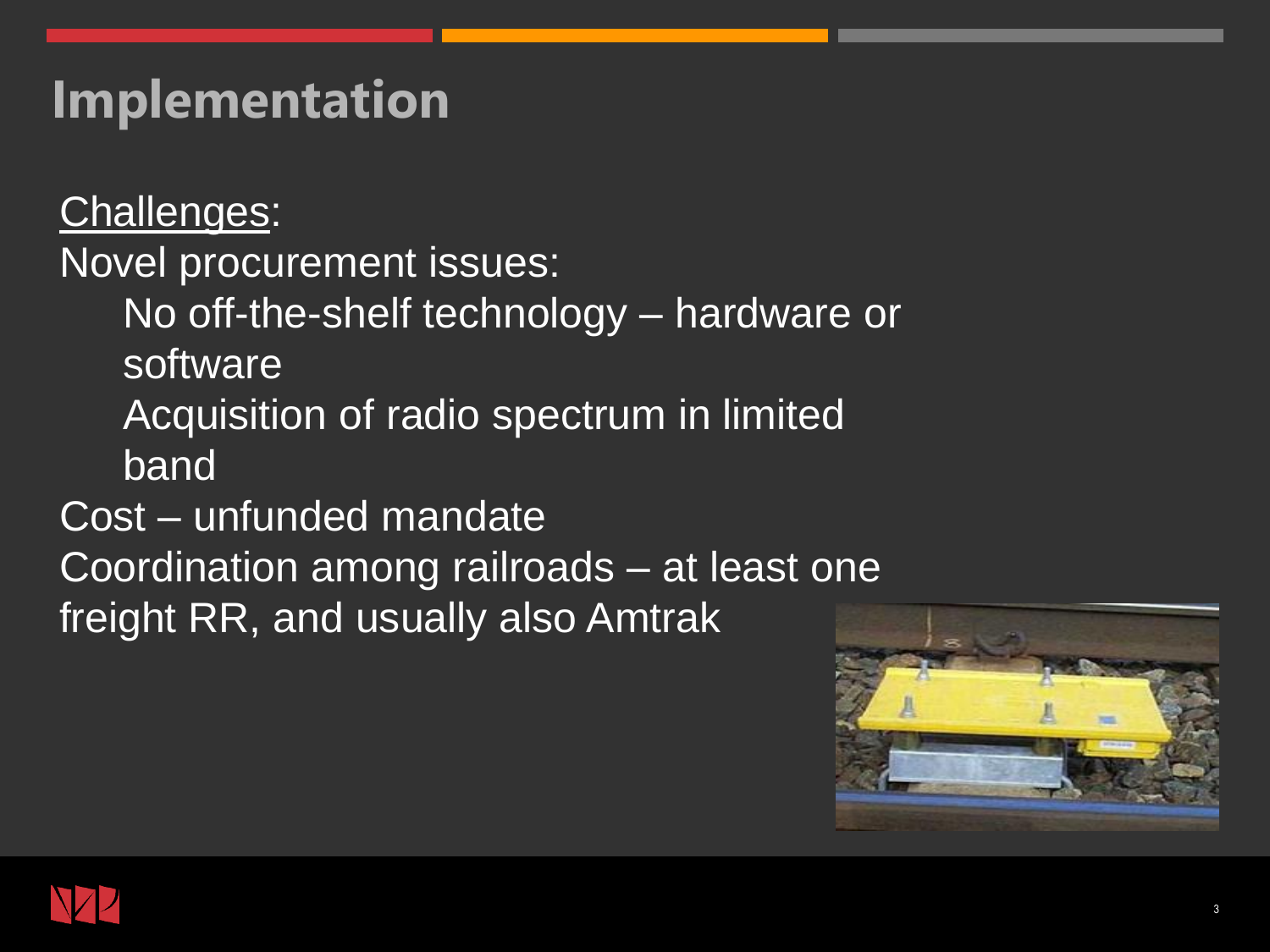### **Implementation**

Limited market

- **E** Small vendor ecosystem supply chain bottlenecks
- **Turnkey solutions desired not always achievable** Vendors sought uniform contracts
	- Sovereign immunity vendors sought waivers
	- **Difficult to allocate risk vendors sought blanket** indemnities
	- **Example 1 Insurance/indemnity issues**
	- Vendor-specified venue not always possible under state law

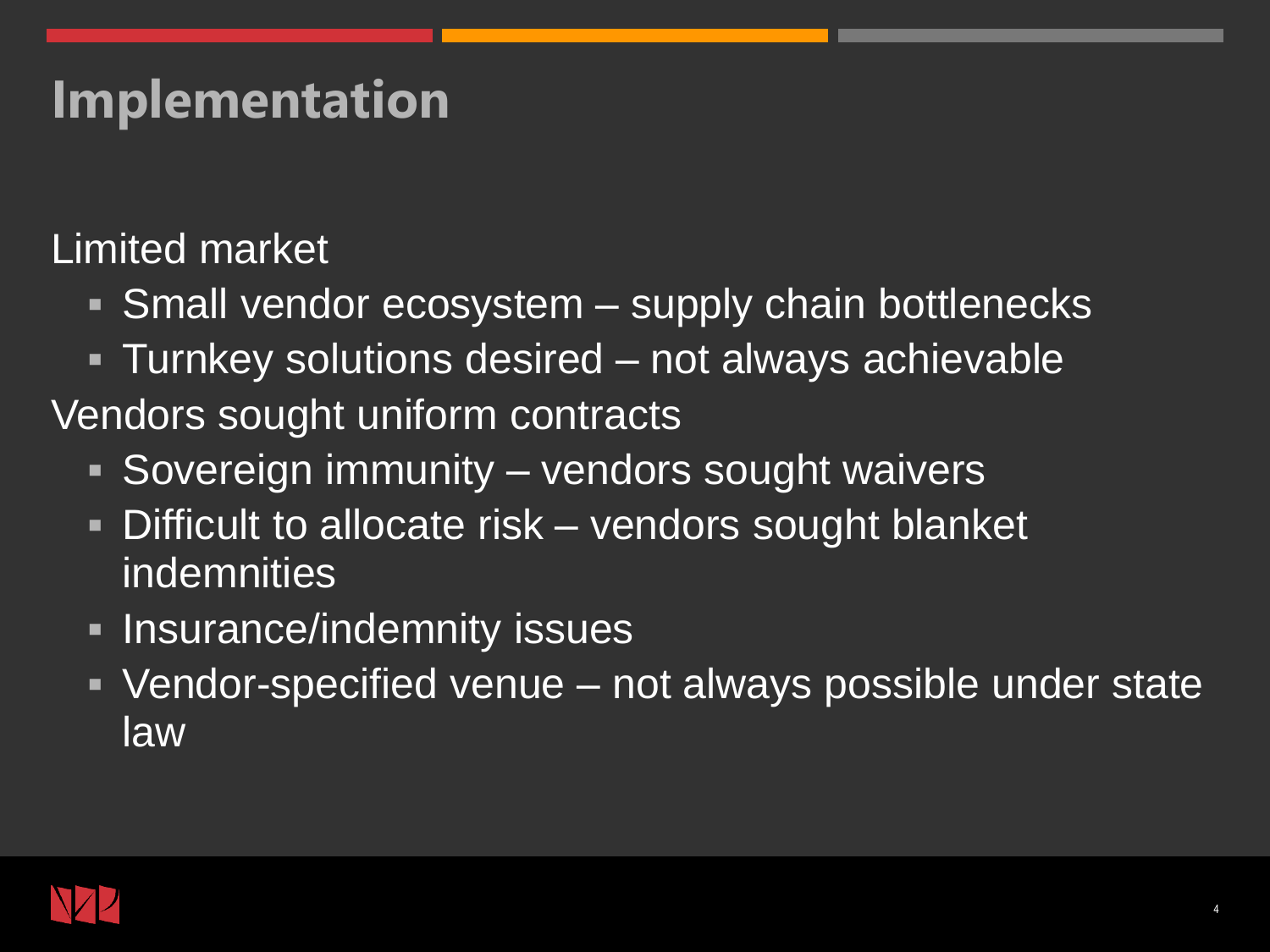### **Implementation**

**Solutions** Spectrum: Sublease from Class I host State-required contract terms: Use vendor's standard contract – negotiate amendments as riders Allocate risk: Each party responsible for its own Cap liability using statutory \$295 million cap at 49 U.S.C. 28103 - insure



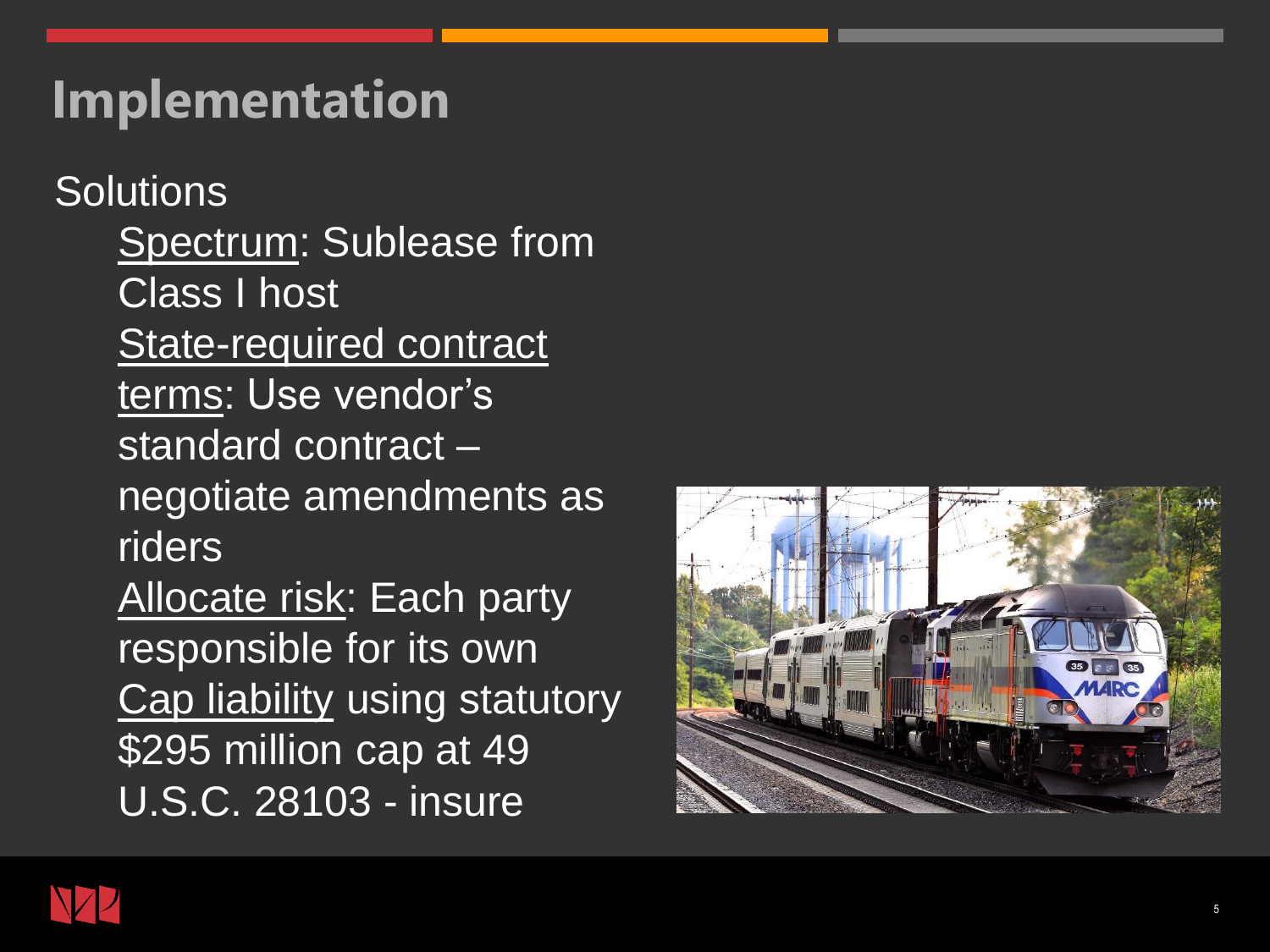### **Implementation and Beyond**

Public Awareness

Large variations in level of public interest Communicate, communicate, communicate!



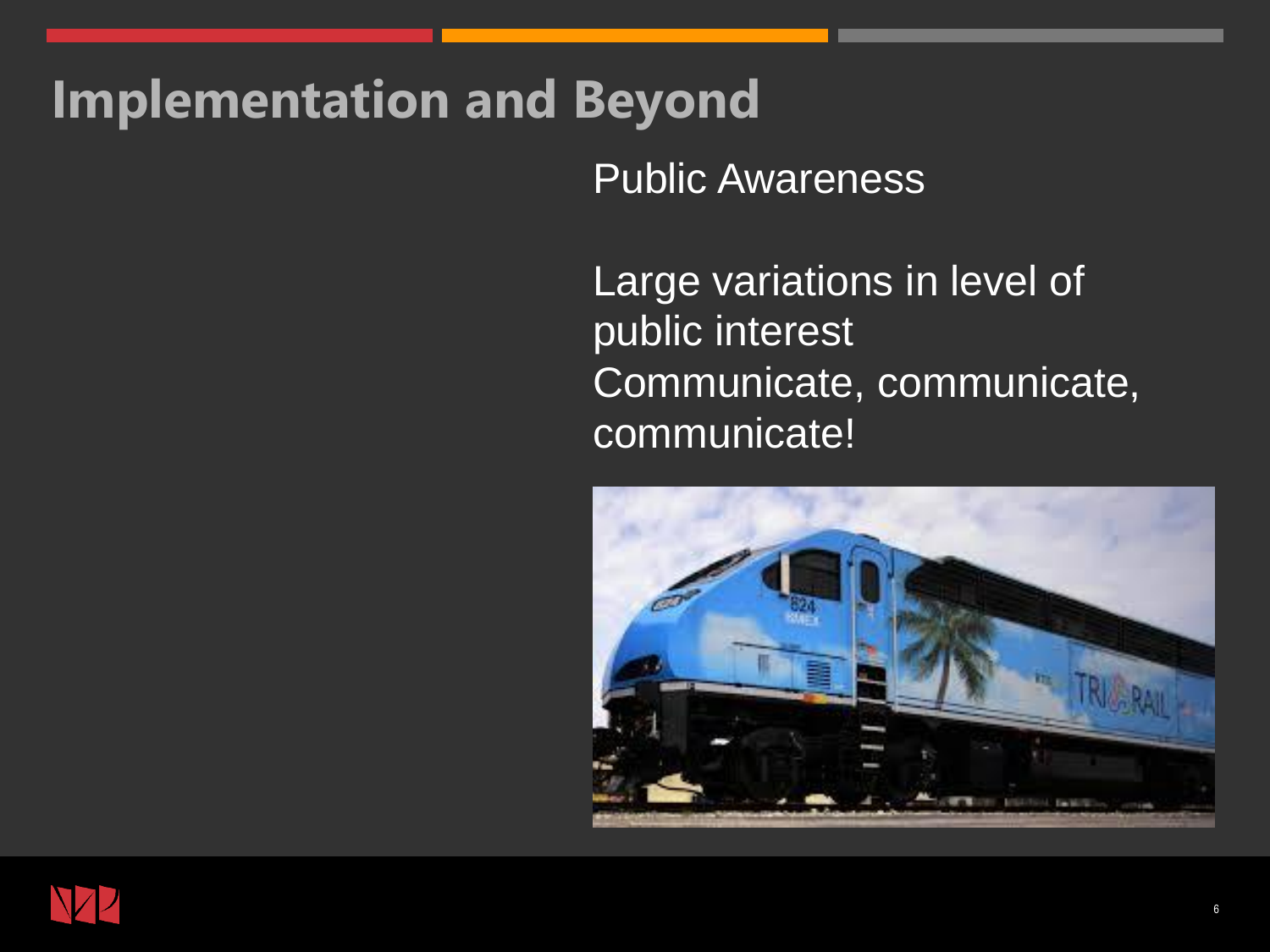#### **Benefits**

Train separation and collision prevention Line speed enforcement Temporary speed restrictions Roadway worker protection



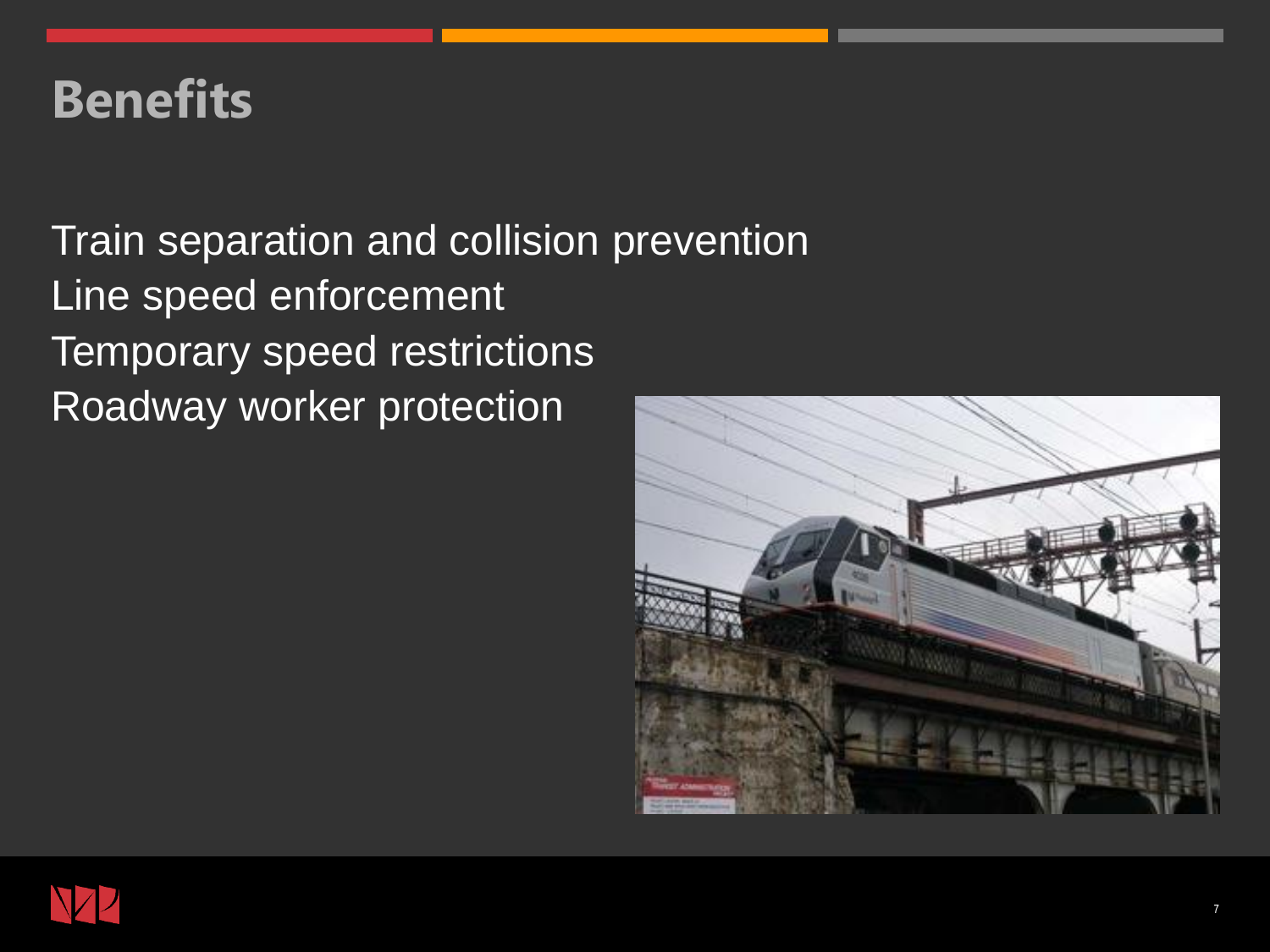# **Looking Ahead**

Impact on timetables Impact on fuel usage Staffing demands Operational interactions with freight railroads Metro-North – \$2.3 million FRA grant for communications test lab

Efficient spectrum utilization Operational reliability





. . .